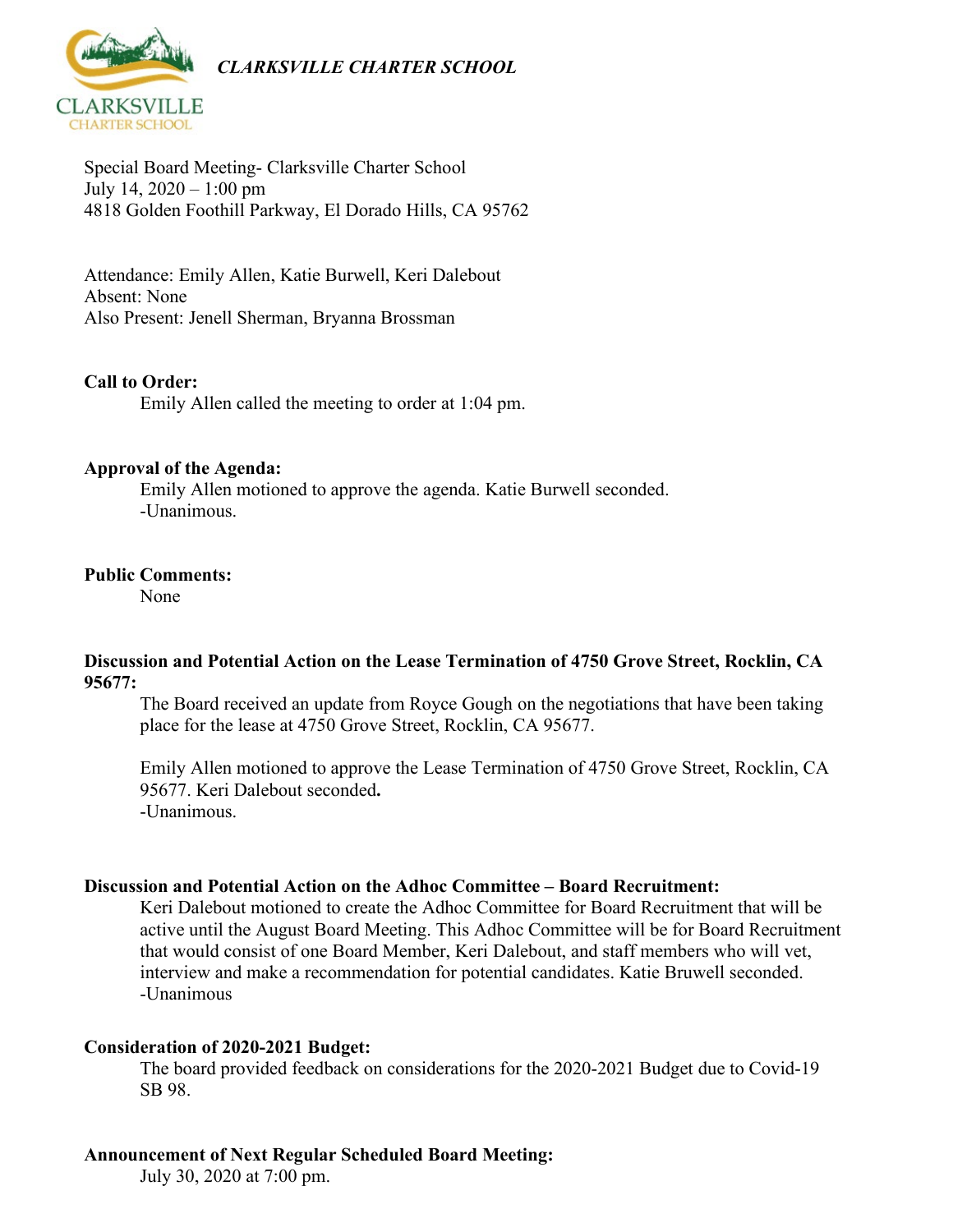

*CLARKSVILLE CHARTER SCHOOL*

## **Adjournment:**

Emily Allen adjourned the meeting at 2:08 pm. Katie Burwell seconded. -Unanimous

Prepared by: Bryanna Brossman

Noted by:

 $K$ 

Board Secretary